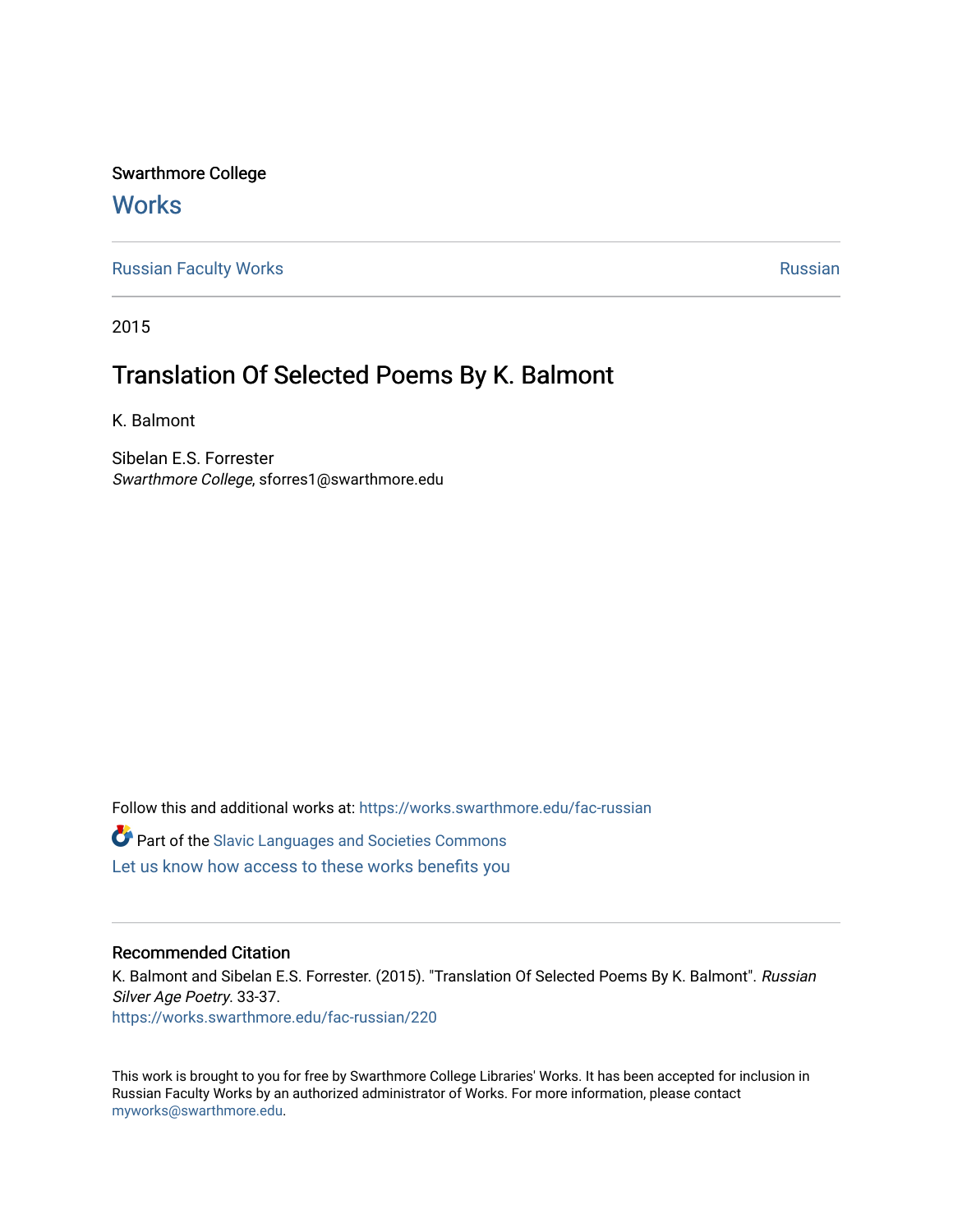became more demanding; his poetry was described as a magnificent translation from an unknown original, though always praised for its musicality. He himself translated poetry from numerous languages; authors he rendered from English included Blake, Poe, Shelley, Whitman, and Wilde. Balmont emigrated to France in 1922 and lived there in poverty, as did most émigré poets; he suffered a gradual mental decline that limited his ability to write and died in 1942.

Verblessness [Безглагольность]

In the nature of Russia there's some weary tenderness, The unspeaking pain of a deep-buried sorrow, Ineluctable grief, voicelessness, endlessness, A high frozen sky, and horizons unfolding.

Come out here at dawn to the slope of the hillside— A chill smoking over the shivering river, The massive pine forest stands darkly, unmoving, And the heart feels such pain, and the heart is not gladdened.

There the motionless reeds. There the sedge doesn't tremble. Deep silence. This verblessness lying at rest. The meadows are running away, far away. There's exhaustion in everything—all mute and deaf.

Come at sunset, like moving into chilly billows, To the cool overgrowth of a deep village garden— The trees are so twilit and strangely unspeaking, And the heart feels such sadness, the heart is not gladdened.

As if the soul's pleading for something it longs for, And someone has caused it this undeserved misery. And the heart keeps on pleading, but the heart begins aching, And weeps, and it weeps, and it weeps without ceasing.

1900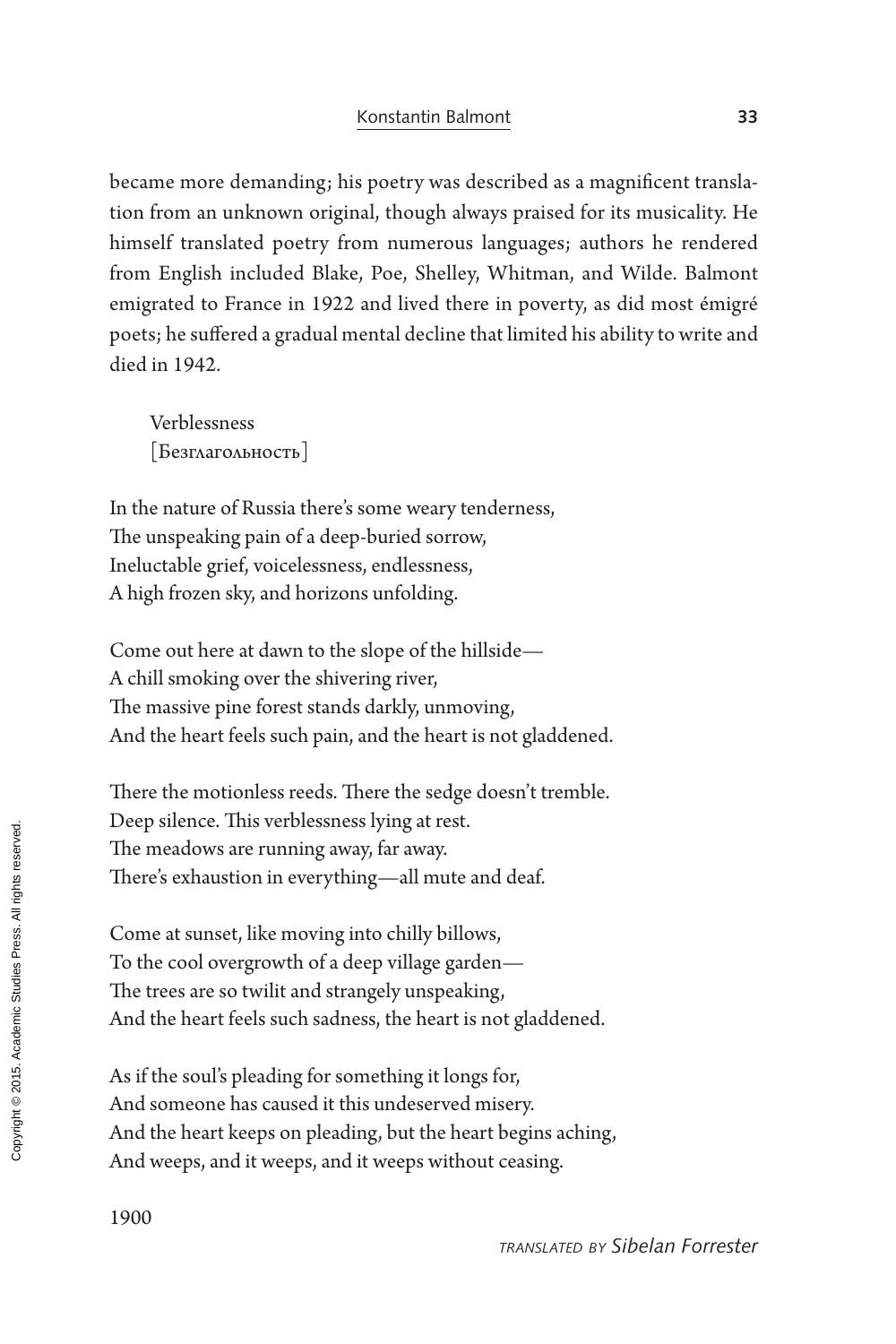[Будем как Солнце!]

Let's be like the Sun! Let's forget about who Is leading us over the roadway of gold, Let's only remember that we're brightly striving To reach for the different, the new and the strong, And to reach for the evil, in our dreams of gold. Let's always address our prayers to the unearthly In all of our earthly desiring! Let us, like the Sun who's eternally young, Touch the flowers of fire with tender caresses, The transparent air, and everything golden. Are you happy? Then may you be happy twice over, May you be incarnated as quick-risen dream! Only don't tarry in motionless stillness, Farther and on, to the line that is hidden, Farther, we're drawn by the fateful equation To Eternity, where new blooms flower and flare. Let us be like the Sun, for the Sun is youthful, And that is the bidding of beauty!

1902

*translated by Sibelan Forrester*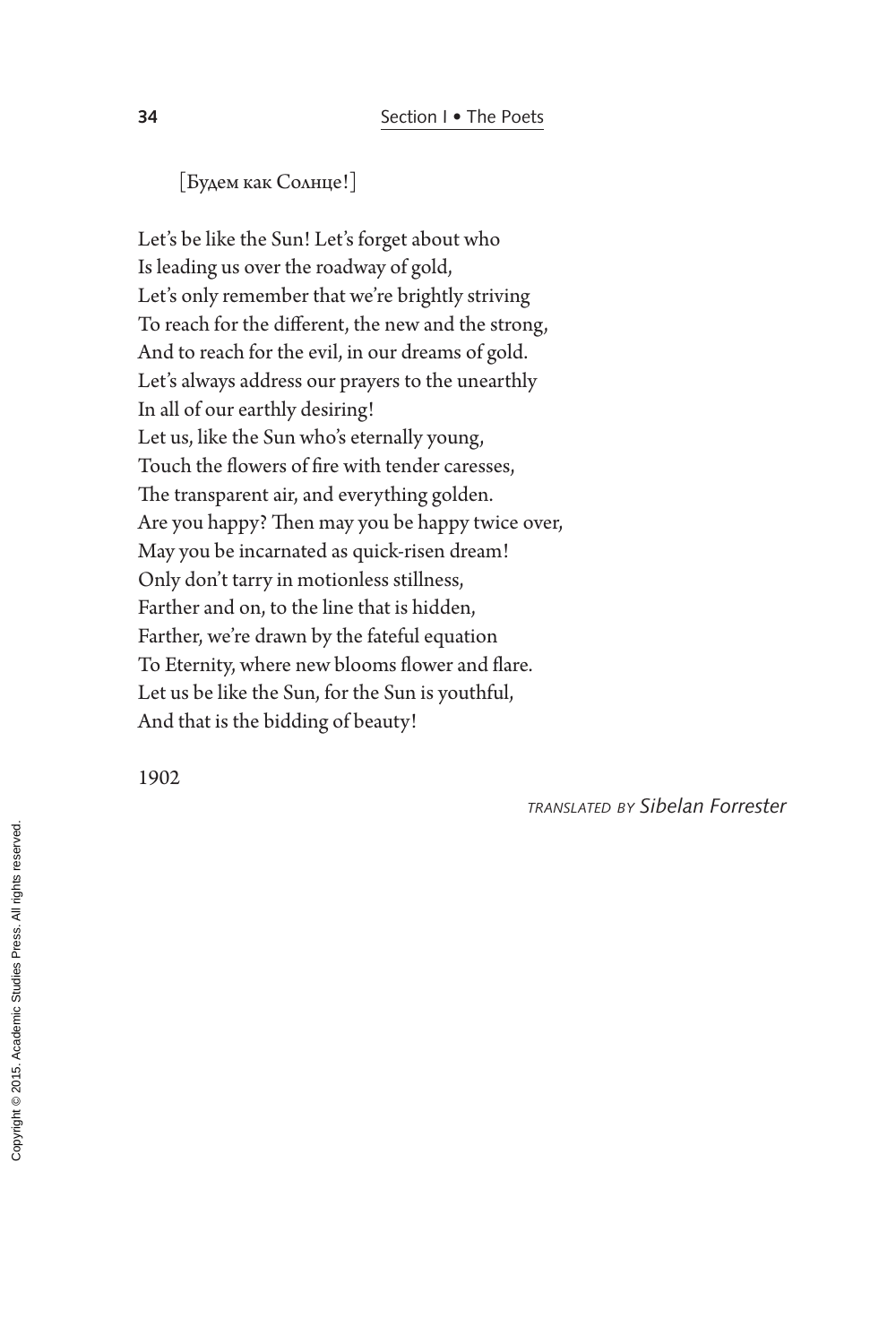[Я в этот мир пришел, чтоб видеть Солнце]

I came into this world to see the Sun And the deep-blue horizon. I came into this world to see the Sun And mountain summits.

I came into this world to view the Ocean And the splendid valley flowers. I've caught the world up in a single gaze, For I'm in power.

I've vanquished cold forgetfulness, With my new-created dream. I'm every moment filled with revelation, I always sing.

They awoke my dream of suffering, But for that I'm loved. Who's equal to me in my powers of singing? No one at all, none.

I came into this world to see the Sun, And if day has fled, Still I will sing . . . I'll sing about the Sun The hour before death!

1902

*translated by Sibelan Forrester*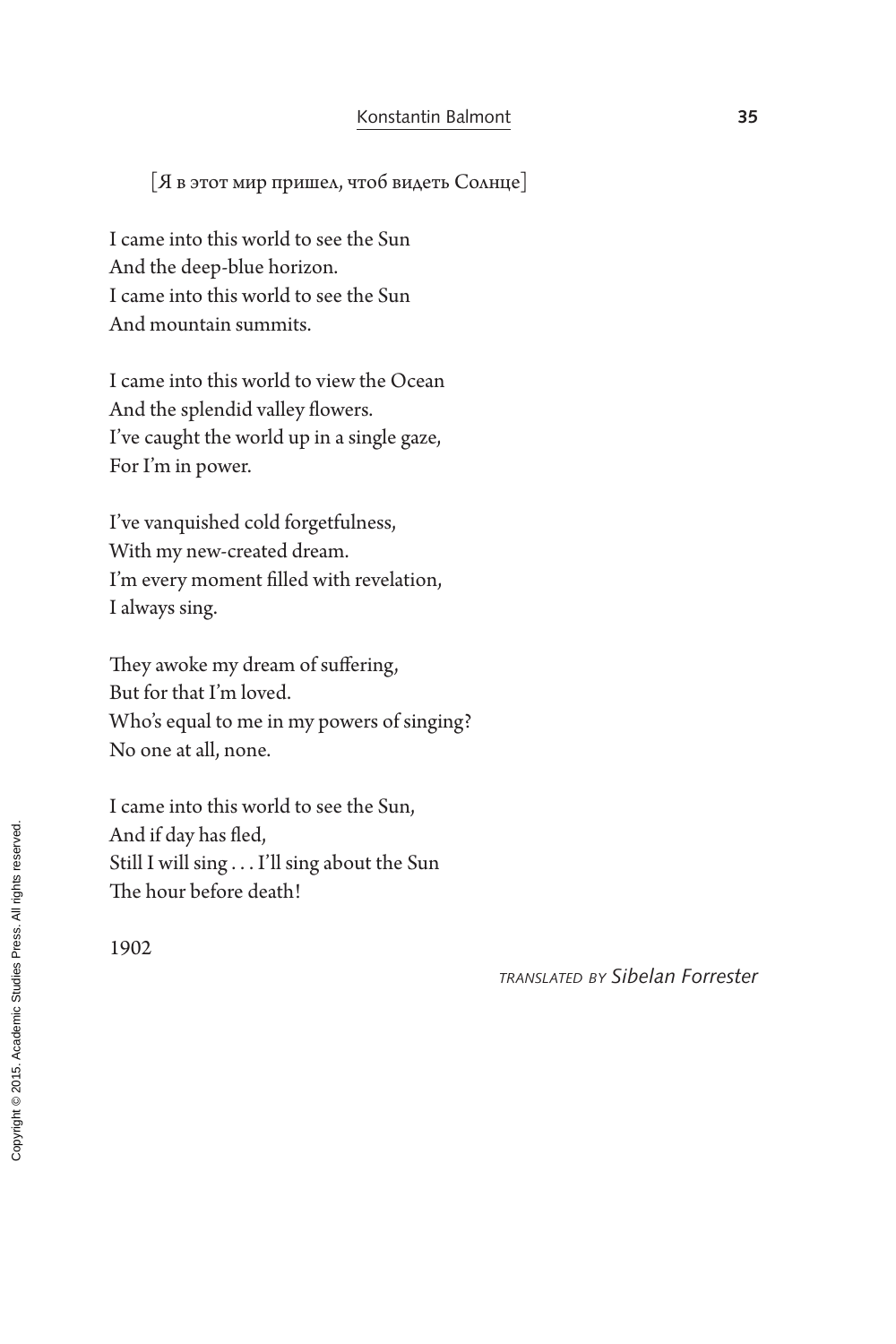[Я—изысканность русской медлительной речи]

I am the refinement of Russian sluggish utterance, Other poets before me all warn of my coming, It was I first uncovered this speech's declivities, Polyphonally, wrathfully, tenderly tolling.

I'm a sudden fracture, I'm the playful thunder, I'm a translucent creek, I'm for all and I'm no one's.

A multifoamed intersplash, torn-up-continuous, Stones semi-precious of earth aboriginal, Sylvan roll-calls in the green month of May— I'll grasp it all, take it all, steal from the others.

Ever young as a dream, Mighty, for I'm in love With myself and with them, I am—refined verse.

1902

*translated by Sibelan Forrester*